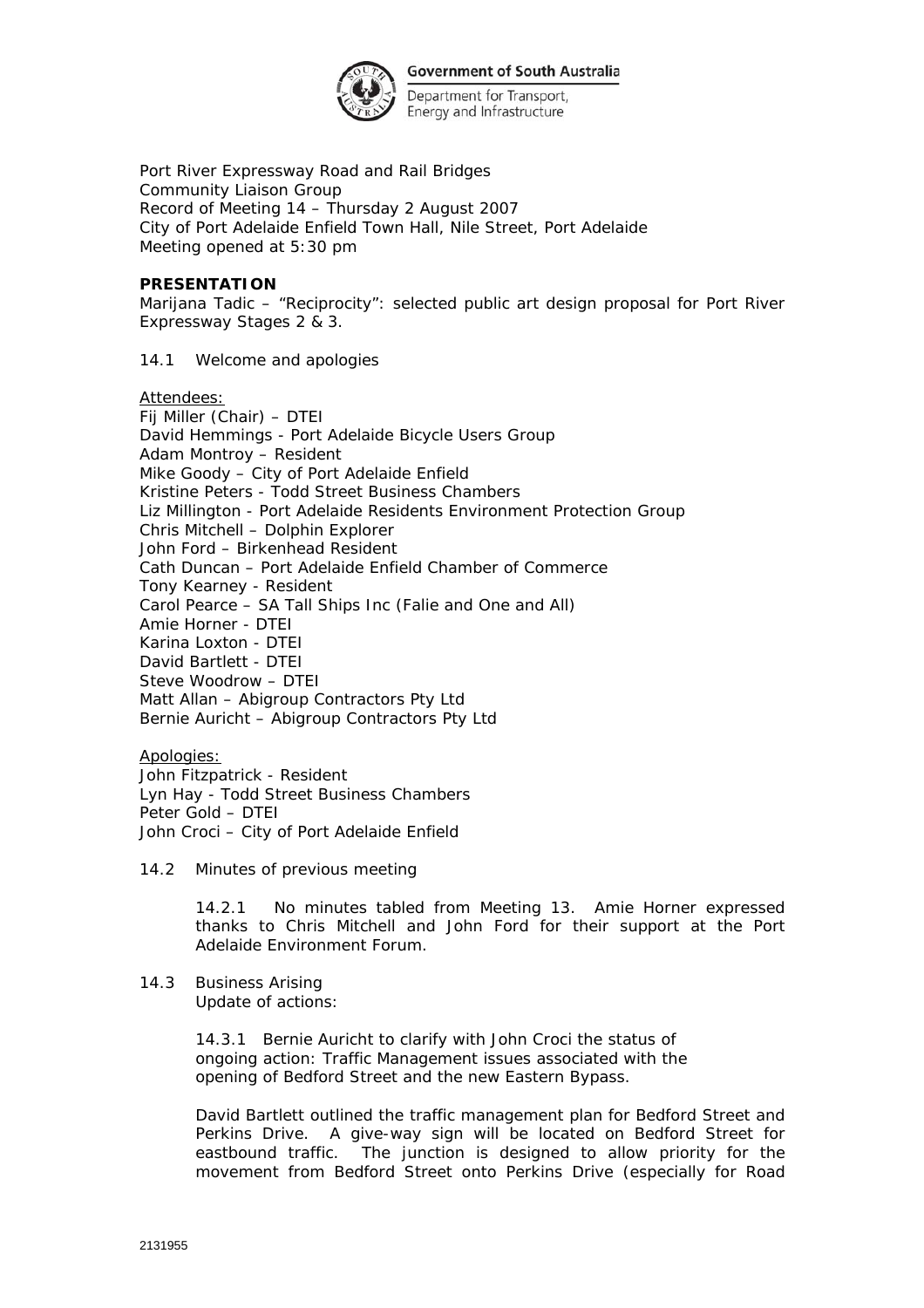

Department for Transport, Energy and Infrastructure

Trains and other heavy vehicles) and the low traffic flow movement on Bedford Street west will have to give way.

14.3.2 David Bartlett to engage the Marine Safety Group on education measures for Inner Harbour marine users and a possible 'Give Way' sign west of PRExy construction site.

David Bartlett said that education measures are ongoing and under development through forms such as a marine workshop and the production of an education document for marine users which includes protocols and procedures for marine behaviours around the PRExy bridges. This document will be distributed to boat owners, licensed operators, sailing clubs and industry associations. Karina Loxton tabled the *Bridge Height and Tide Datum Postcard*.

Chris Mitchell stated that the signage may be a good way to communicate with tugs and other vessels to let them know what to do in situations where there may be a conflict in movement.

14.3.3 Chris Mitchell to provide information to Steve Woodrow and Kristine Peters regarding the potential conflict between the queue space for marine users and with vessels exiting Dock 2 (eg tugs).

David Bartlett said that the clearance zone for the bridges will be 100m rather than 150m as was initially proposed to reduce travel times and free up river space in the Inner Harbour and adjacent to Dock 2.

14.3.4 DTEI to clarify the PR materials with respect to viewing platforms for viewing the opening mechanism and available walkways.

David Bartlett said that the materials have been reviewed (website and brochures) and that the messages are consistent with what will be constructed:

- ramp from wharf level

- a viewing platform

- glass front on bascule structure.

There will be a Port Power flag pole on the viewing platform of the road bridge close to the bascule pier, with interpretive plaques on bridge operation.

14.4 Contractor report

Matt Allan provided an update on construction activities to date:

11.4.1 Rail Bridge –the rail girders now in place with work underway to install the rail. The counterweights are soon to be installed and trial lifts will follow. Road Bridge – the structures are still under construction, the cofferdam is now flooded. The girders will be delivered late September 2007. Approaches – are progressing well. The western and eastern elevated structure spans are beginning to be lifted in with spans now over the water.

Road works: eastern project site – work is underway on landscaping, footpaths and driveways. Intensive work underway on the Francis Street approach to the road bridge – ground conditions here poor. Road works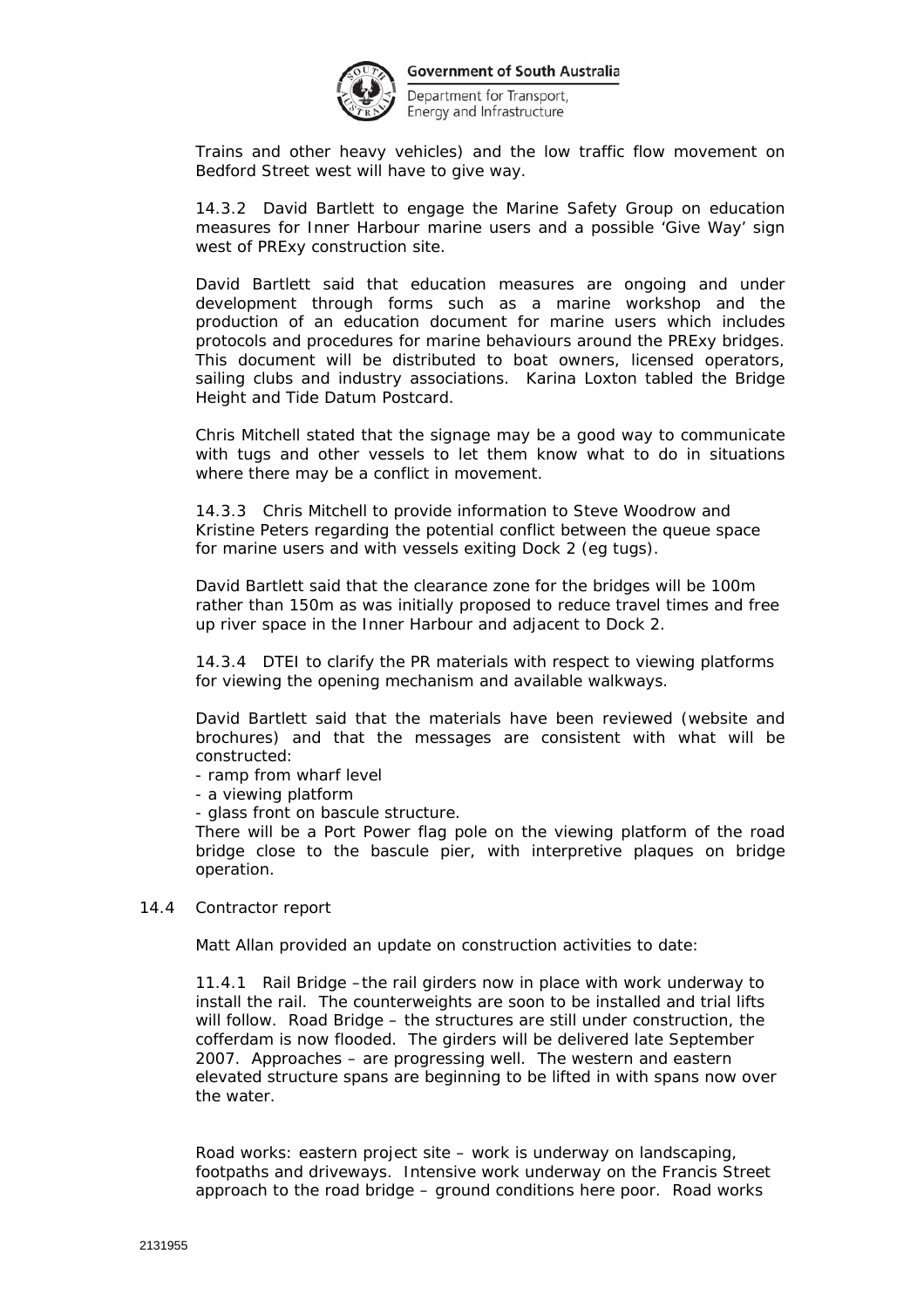

Department for Transport, Energy and Infrastructure

west – there are design problems and rail interface issues associated with the construction of the intersection of Nelson Street, Semaphore Road and Victoria Road. A design flaw was discovered late in the commencement of the works.

Kristine Peters questioned how the recent floods/high tides affected the work site and whether this would be an issue post-construction.

Bernie Auricht explained that the water was pumped out on the western side of the project site and that this wouldn't be an issue in the future as the detention basin has been designed to cater for 100 year flood events and will manage water run-off from the project site.

John Ford said that the pavement on Victoria Road is deteriorating. **ACTION:** Matt Allan to follow-up.

Mike Goody questioned the project completion date.

Matt Allan stated that overall completion is expected for pre-Christmas 2007.

11.4.2 Noise Attenuation – there is one resident remaining to consult regarding noise fencing. Crown Law agreements will then be drawn up for residents/owners with installation to follow.

John Ford queried the entitlement of the house opposite the park on the corner of Hargrave Street and Alfred Street with regard to noise fencing. **ACTION:** Amie Horner to follow-up.

11.4.3 Public Art – The budget has been increased from \$80,000 to \$120,000 in order to allow the height and size of the piece to be increased as per initial proposal. Soil samples of the site have been taken and engineers have been engaged to design the footings.

## 14.5 Community Relations Update – Amie Horner

14.5.1 News footage of the rail girder installation was shown.

14.5.2 Presentations/site tours. Amie Horner provided an overview of recent presentations and site tours undertaken by DTEI. These included:

- Institute of Public Works Engineering
- Internal DTEI presentations
- Port Adelaide Environment Forum
- CPAE Elected Members Workshop
- Emergency Services workshop regarding local changes in access
- Marine Behaviours Booklet Workshop

14.5.3 Traffic Management - DTEI recently met with representatives from the road freight industry to discuss the bridge opening regime and inform of changes to the network.

14.5.4 Bridge Opening Regime – the current proposal is for two openings per day on weekdays and three openings per day on weekends, with an additional opening during daylight savings. Several more workshops will be held with key user groups and a recommended regime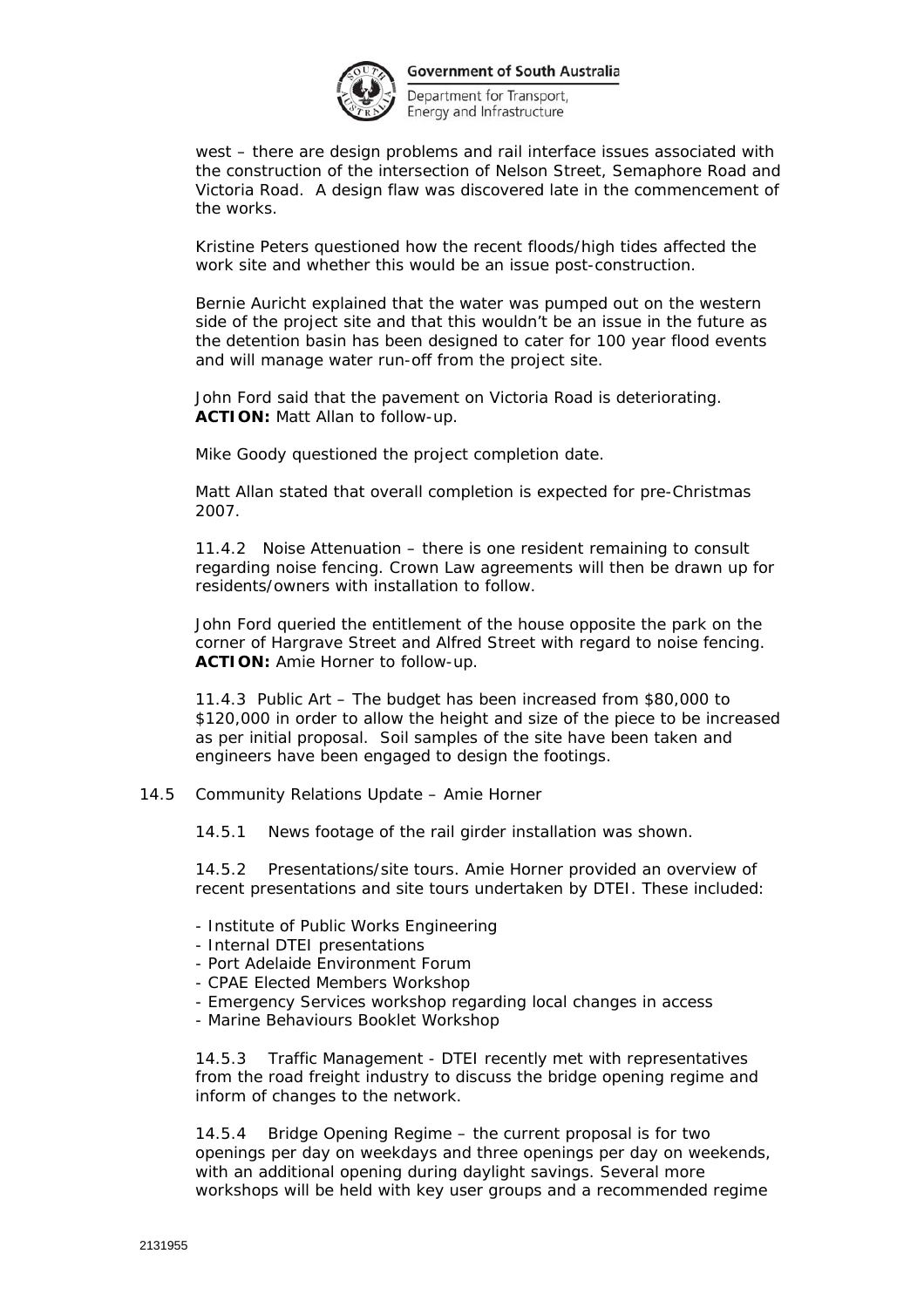

Department for Transport, Energy and Infrastructure

will then be submitted for approval and implementation. There are strong linkages with the Birkenhead Bridge and DTEI has held a number of workshops/discussions regarding the future usage/operation of the Birkenhead Bridge.

14.5.5 Communications Strategy – Karina Loxton advised that a comprehensive communications strategy has been developed for the bridge opening regime and project completion to educate user groups and the community on the changes to the local and wider network. Methods proposed include printed materials, fact sheets, flyers, postcards, letterbox drops, print media and an opening celebration/event.

## 14.6 Community representative reports

CLG members share information and highlight issues on behalf of local organisations and the community regarding the project.

Liz Millington – LMC's Community Liaison Group is currently being developed.

Carol Pearce –LMC is providing a map for the One & All's clients to educate on the relocation of the vessel and access to Dock 2. SA Tall Ships is currently in discussion with CPAE regarding the use of the Community Bus to transport passengers but this is difficult due to the availability of drivers for twilight cruises. SA Tall Ships recently lost a couple of bookings due to the state of Dock 2.

Cath Duncan – recently conducted a tour for 60 Chinese visitors who were excited about the bridges and are looking to invest in the Port.

Adam Montroy – queried the temporary mooring facilities for recreational boat users on both sides of the River (east and west of the northern side of the bridges). Steve Woodrow said that DTEI is currently discussing this issue with LMC. There is a proposal, which is yet to be agreed, to relocate the finger-wharf currently located in Dock 1 north of the bridges for this purpose. Mooring facilities for recreational boat users will form part of the protocols for the PRExy Bridge Opening Regime.

**ACTION:** Steve Woodrow to keep Adam Montroy updated on this issue.

Tony Kearney – approximately 600 new berths are going into the Inner Harbour for the Newport Quays development, with very few publicly accessible. The LMC CLG is a 25 person committee which will meet every three months. The committee comprises 18-20 invited organisations, 5-6 residents and Fij Miller as the group Chair.

John Ford – now at the final stages of negotiating the Adelaide Brighton Cement EPA license. This is the first time that a community organisation has had influence on the assessment of EPA licenses.

A Classic Boat Festival is being planned for 2009. How much notice needs to be given to DTEI regarding such events?

Amie Horner advised that ARTC have requested three months notice for special events. DTEI would like as much notice as possible. David Bartlett advised that ARTC currently have procedures in place to manage such